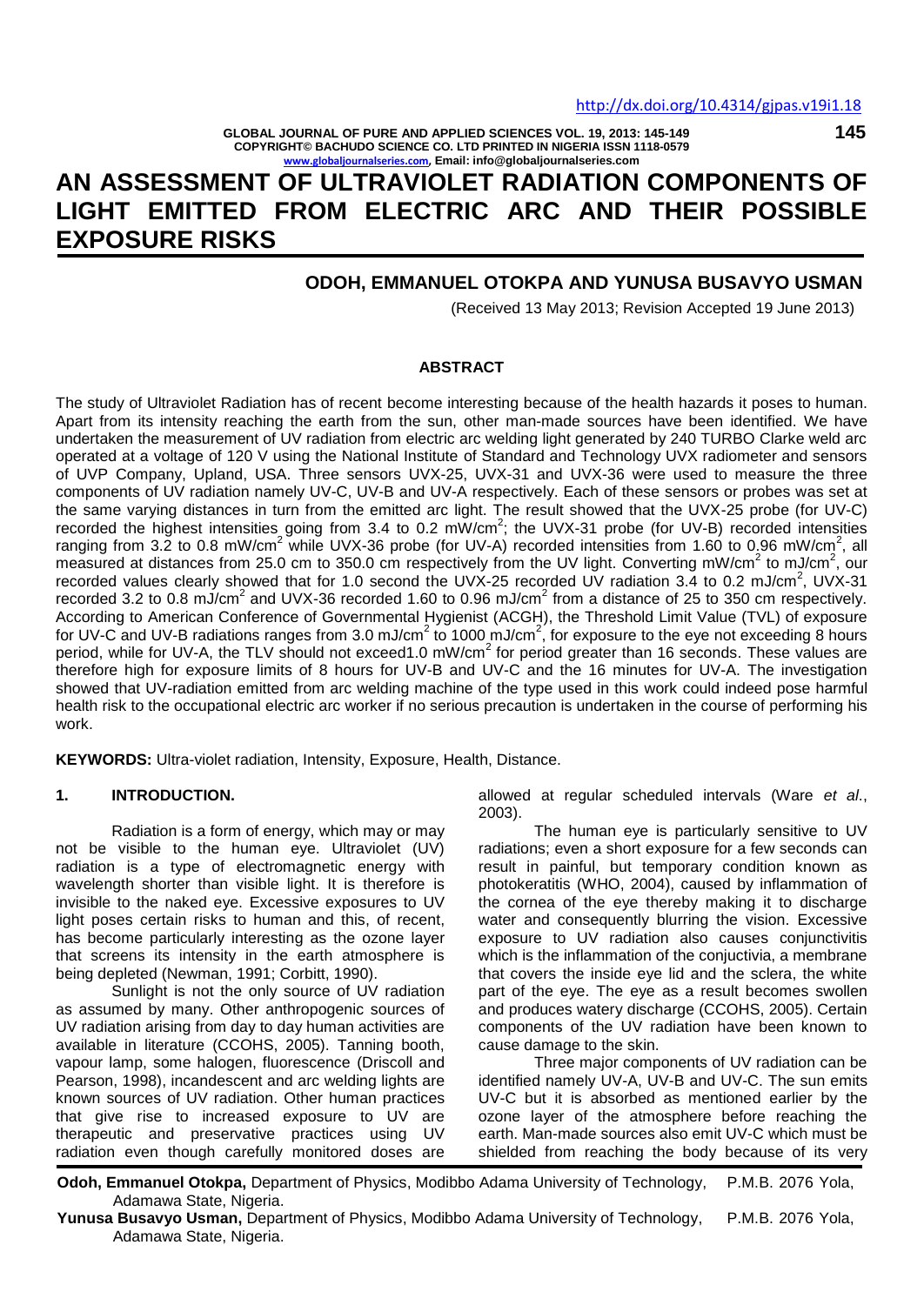harmful nature. UV-B causes skin burns, erythema and darkening of the skin. UV-A is relatively harmless but could cause darkening of the skin. It is also known that **BEKIBELE**certain chemical and medication act as photosynthesizing agents capable of enhancing effects of UV from sunlight and other sources. The maximum absorption of UV-A in the lens is a possible factor for the clouding of the eye lens known as cataract. Sunburn is a sign of short term over-exposure to UV radiation while pre-mature aging and skin cancer are effects of prolonged UV radiation exposure (Hanson *et al*., 2006, Charles, 1987). It has been reported that certain oral preparation and drugs such as birth control pills, benzyl and peroxide products as well as some cosmetics may increase skin (in all types of skin) and eye sensitivity to UV radiation (FDA, 2000).

The basic needs of man obviously makes it clear that no human can escape from being exposed to ultra violet radiation whether natural, anthropogenic or both. Although a means of UV exposure, phototherapy has been suggested and used under supervision of dermatologist to treat ailments including psoriasis, eczema, lupus (CCOHS, 2005). The availability of this therapy notwithstanding, the present increasing cases of skin cancer and different eye diseases prevalent in our communities today call for caution in uncontrolled exposure to UV radiation.

The depletion of the ozone layer leading to increased solar activities on earth has prompted many into the study of UV radiation. However, not many studies have actually attempted to quantify the amount of UV radiation received in daily occupational practices. Professional activities using arc welding have made many to be ignorantly exposed to UV radiation especially unskilled users of this UV source. This fact calls for proper understanding of the nature of the UV light emitted from arc light. This study is set up to quantify within certain working voltages and distances from the arc light the intensities of the components of UV radiation emitted during welding with a view to understanding the risk the worker could be exposed to in his professional practice.

## **2. THEORY**

Ultraviolet (UV) light is an electromagnetic radiation with a wavelength shorter than that of visible light but longer than x-rays, in the range of 100 nm to 400 nm and energies from about 3 eV to 12 eV. As an electromagnetic radiation, UV radiation is classified by relating the photon energy, E to the wavelength,  $λ$ :

$$
E = \frac{hc}{\lambda} \tag{1}
$$

where c is the velocity of photon. The wavelength is related to the frequency,  $\nu$  as

$$
\lambda = \frac{c}{\nu} \tag{2}
$$

Using Equations and (1) and (2), ultraviolet radiation has been group into UV-C, UV-B and UV-A corresponding to wavelengths of 10 - 280 nm, 280 - 315 nm and 315 - 400 nm respectively (ISO 21348).

#### **3. MATERIALS AND METHOD**

An ultraviolet radiometer, UVX radiometer, was used to measure UV intensities from an electric arc (240TURBO Clarke weld) at various distances of the arc from the radiometer. The radiometer has a digital read out in radiometric units with a broad dynamic range from 0.1  $\mu$ W/cm<sup>2</sup> to 20 mW/cm<sup>2</sup> and calibration traceable to the National Institute of Standard and Technology (NIST), UVP Company, Upland, USA. It has three sensors designated as UVX-25, UVX-31 and UVX-36. The sensor head UVX-25 captures UV radiation in the area of 250 nm – 300 nm and calibrated at a wavelength of 254 nm. The sensor head UVX-31 captures UV radiation of area 260 - 365 nm and calibrated at a wavelength of 310 nm, while the sensor head UVX-36 captures UV radiation of area 305 nm – 400 nm and calibrated at a wavelength of 365 nm. The sensors were calibrated such that each one could easily be interchanged with another sensor without affecting the overall system accuracy.

The arc welding machine was set at a voltage of 120 V for the UV measurement. This voltage was selected considering the welding electrode used by the occupation welder. The thickness of the electrode, the type of metal used as electrode and the type of metal to be welded determine the choice of the voltage. With the machine turned on, the welding was carried out and using the UVX-25 probe placed at 25 cm from the welding point and about 1 m from the ground, the intensity of the UV light was recorded. The distance between the welding point (light point) and the sensor was then varied in steps of 25 cm up to 150 cm and then at 50 cm interval for the latter to give significant differences up to 350 cm. All the measurements were performed at a continuous welding process to sustain the same intensity level. The procedure was repeated separately for the UVX-31 and the UVX-36 probes. The ambient value of UV intensity was carefully noted to avoid interference with our measurement.

## **4. RESULT AND DISCUSSION**

The results of the measurements using the three probes are given in Tables 1 - 3. The results in these tables indicate the presence of the three components of UV radiation measured by the sensors. The UVX-25 probe that measured UV intensity of the wavelength at 250 nm, representing UV-C (100 nm - 280 nm), recorded intensity values of 3.4 to 0.2 mW/cm<sup>2</sup> at distances of 25 to 350 cm respectively from the arc light. The UVX-31 probe which measured intensity at 310 nm wavelength, representing UV-B, gave the intensities ranging from about 3.2 to 0.8 mW/cm<sup>2</sup>, while the UVX-36 probe that measured the intensity at 360 nm wavelength, representing UV-C, recorded intensity values ranging from 1.60 to 0.96 mW/cm<sup>2</sup> at the same distance of 25 to 350 cm respectively from the light. The plot of the intensity against the distance of the probes from the arc (UV light) for each of UV components is given in Figure 1.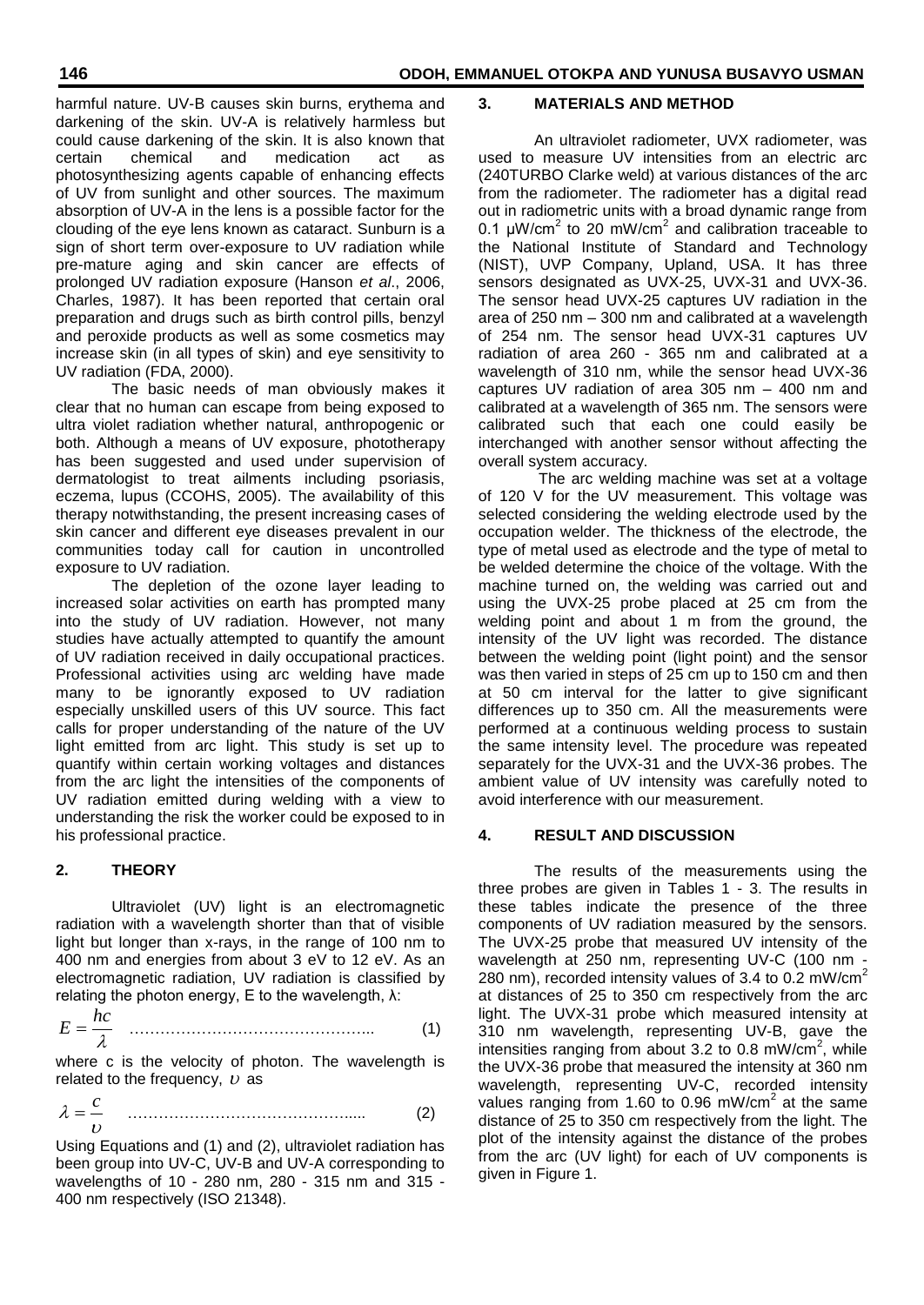| <b>Table 1: UV Intensity measured using UVX - 25 Probe</b> |               |                                 |  |
|------------------------------------------------------------|---------------|---------------------------------|--|
| S/No                                                       | DISTANCE (cm) | INTENSITY (mW/cm <sup>2</sup> ) |  |
|                                                            |               |                                 |  |
|                                                            | 25            | 3.40                            |  |
| $\overline{2}$                                             | 50            | 3.00                            |  |
| 3                                                          | 75            | 2.60                            |  |
| 4                                                          | 100           | 2.00                            |  |
| 5                                                          | 125           | 1.6                             |  |
| 6                                                          | 150           | 1.4                             |  |
| $\overline{7}$                                             | 200           | 1.2                             |  |
| 8                                                          | 250           | 0.4                             |  |
| 9                                                          | 300           | 0.2                             |  |
| 10                                                         | 350           | 0.2                             |  |

**Table 2:** UV Intensity measured using UVX – 31 Probe

| S/No                    | DISTANCE (cm) | INTENSITY $(mW/cm2)$ |
|-------------------------|---------------|----------------------|
|                         |               |                      |
|                         | 25            | 3.2                  |
| $\overline{\mathbf{c}}$ | 50            | 2.0                  |
| $\overline{3}$          | 75            | 2.4                  |
| 4                       | 100           | 1.8                  |
| $\overline{5}$          | 125           | 1.4                  |
| $\overline{6}$          | 150           | 1.0                  |
| $\overline{7}$          | 200           | 1.0                  |
| 8                       | 250           | 0.8                  |
| 9                       | 300           | 0.8                  |
| 10                      | 350           | 0.8                  |

**Table 3:** UV Intensity measured using UVX – 36 Probe

| S/No           | DISTANCE (cm) | –<br>INTENSITY $(mW/cm2)$ |
|----------------|---------------|---------------------------|
|                |               |                           |
|                | 25            | 1.60                      |
| $\overline{2}$ | 50            | 1.58                      |
| 3              | 75            | 1.50                      |
| 4              | 100           | 1.46                      |
| 5              | 125           | 1.40                      |
| 6              | 150           | 1.20                      |
| 7              | 200           | 1.04                      |
| 8              | 250           | 0.96                      |
| 9              | 300           | 0.96                      |
| 10             | 350           | 0.96                      |



**Figure 1:** The variation of UV radiation components intensities with distance from electric arc source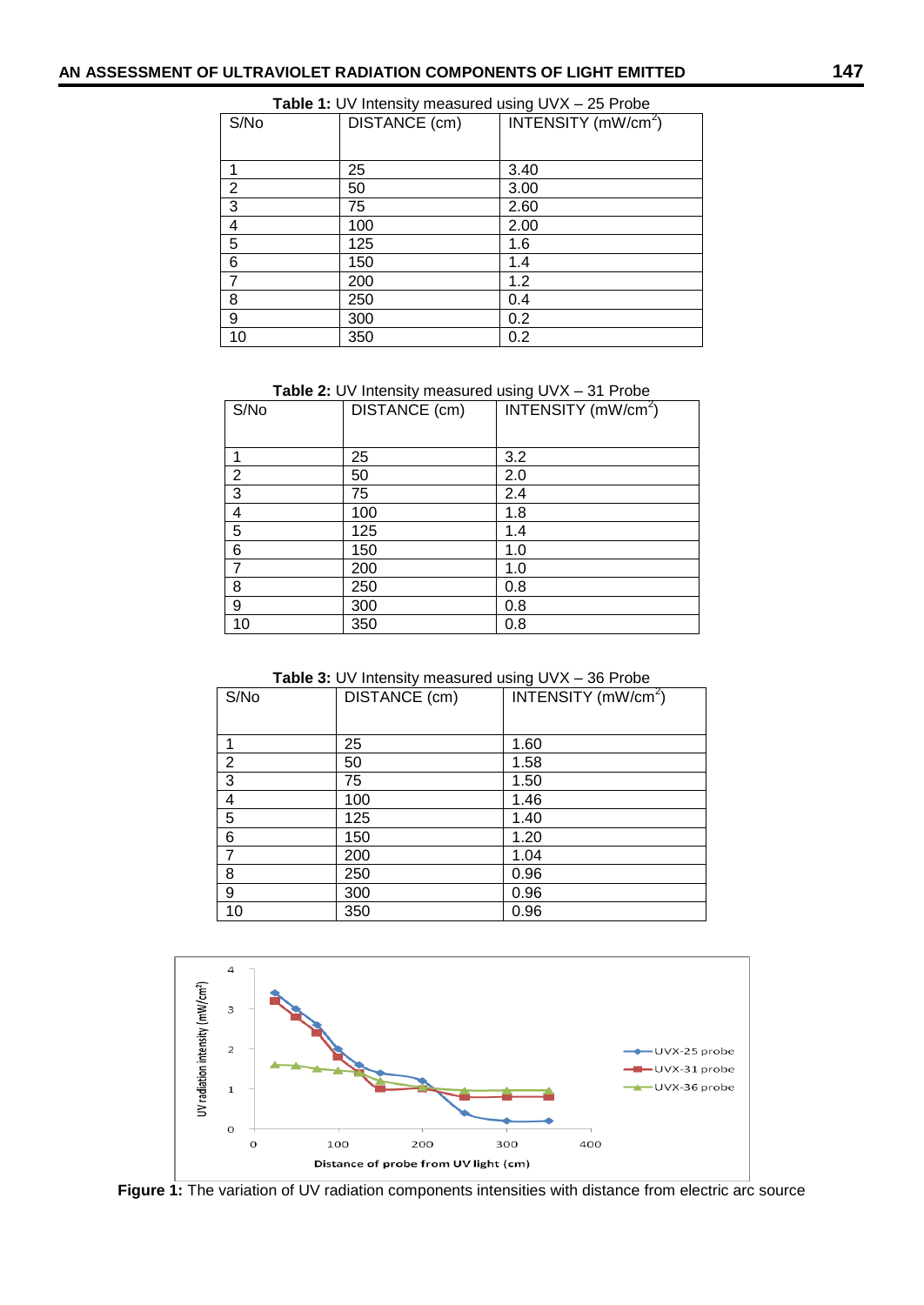The measurements indicated that the low wavelength parts of the UV light dominate the emission from the arc light. Specifically, the UVX-25 probe recorded the highest intensities at closer range of the detector than the other probes. The intensity value recorded by the UVX-31probe at 25 cm was less than that recorded by the UVX-25 by about 6 % while intensities from 200 cm were greater for the former probe than the later. However, the intensities recorded by the UVX-36 probe were lower than those of UVX-25 and UVX-31 by about 40% to 50% within the first 100 cm of the detector to the UV light. It was observed that the intensity decreases less rapidly for the UVX-31 and UVX-36 probes than that of UVX-25.

Based on the results and from the relationship between energy and power, an intensity of 3.4 mW/ $\text{cm}^2$ recorded by the UVX-25, for one second, will be equivalent to  $3.4 \text{ mJ/cm}^2$ . This means that for the 1-hour period of exposure stated above the maximum intensity of 3.4 mW/cm<sup>2</sup> recorded by the UVX-25 probe at the  $25$ cm position from the source would correspond to exposure value of 12,240 mJ/cm<sup>2</sup> so that the individual would have been exposed to 97,920 mJ/cm<sup>2</sup> of the UV radiation within the 8 hours. This value, if received over a long time by the unprotected worker, would certainly amount to significant risk at this low wavelength portion of UV radiation (CCOHS, 2005). At 3 m away from the source, the probe (UVX-25) recorded 0.2 mJ/cm<sup>2</sup> which will result in 12 mJ/cm<sup>2</sup> in one hour. This indicates an approximate total exposure of 5,760 mJ/cm<sup>2</sup> for the 8hour period at a distance of 3 m from the source. Similarly, the UVX-31 sensor which recorded 3.2  $mW/cm<sup>2</sup>$  and 0.8 mW/cm<sup>2</sup> at 25 cm and 300 cm respectively would mean cumulative 8-hour exposures of 92,160 mJ/cm<sup>2</sup> at 25 cm and 23,040 mJ/cm<sup>2</sup> at 3 m respectively away from the source.

According to American Conference of Governmental Industrial Hygienists (ACGIH), the actinic ultraviolet spectrum region (200-315 nm; about half of the UV-C and most of the UV-B range), the exposure of the unprotected skin or eye should not exceed 3.0 to 1000 mJ/ $cm<sup>2</sup>$  within 8-hour period; the lower the value (usually referred to as the Threshold Limit Value – TLV) for a particular frequency, the higher the risk. Consequently, UV-C at a wavelength of 270 nm poses the highest risk with TLV of 3.0 mJ/cm<sup>2</sup> than would the same UV-C at 200 nm corresponding to TLV of 100 mJ/cm<sup>2</sup>. Similarly, a UV-B wavelength 290 nm poses higher risk with TLV of 10 mJ/cm<sup>2</sup> than that at 310 nm with TLV of 200 mJ/cm<sup>2</sup>. For UV-C, a wavelength of 240 nm correspond to TLV of 10 mJ/cm<sup>2</sup> while and UV-B at 300 nm has also a TLV of 10 mJ/cm<sup>2</sup>. This means UV-C wavelength of 240 nm would produce the same risk effect as UV-B at wavelength of 300 nm.

Using the same standard (ACGIH), for UV-A or near ultraviolet spectral region (315 - 400 nm), exposure to the eye should not exceed 1.0 mW/cm<sup>2</sup> for period greater than 1000 s (approximately 16 minutes). For exposure times less than1000 s, the dose should not exceed 1.0 J/cm<sup>2</sup>. Considering our measured value of 1.6 mW/cm<sup>2</sup> at a distance of  $25$  cm from the light, the exposure for 1000 s would be 1600 mJ/cm<sup>2</sup> (1.6 J/cm<sup>2</sup>)

and at 3 m away would be 960 mJ/cm<sup>2</sup> (0.9 J/cm<sup>2</sup>  $\approx$  1.0  $J/cm<sup>2</sup>$ ).

The fact that a welder using the electric arc is exposed to UV light could further be seen in his working position from the arc light. The welding electrode was about 33 cm in length which was held by an electrode holder of about 15 cm long at about 10 cm of its length. The electrode itself was held at about 30 cm of its length. This means that, on the average, the welder's hand would be located at a distance of about 40 cm away from the UV source at full electrode length. As welding progresses, the electrode length could reduce up to 3 cm before replacing it with a new one. This means the welder's hand could be as close as about 15 cm from the light source. Furthermore, the average position of the arc welding personnel from the UV source was seen to be about 50 cm when welding on standing position but his trunk was closer to the source while on a squatting position. It is therefore seen, going by the results obtained from the measurements at 25 cm and at 50 cm sensor positions from the source, that the electric arc welder would be exposed to all the types of UV radiation at significant intensity levels.

This clearly indicates that serious exposure risk can result in the unprotected personnel using this instrument (the electric arc), especially when exposed for over long period of time. The persistence of the intensity of this UV wavelength with distance also signifies higher exposure of careless and ignorant nearby individual involved in regular activity near the occupational electric arc work as seen in many factories.

## **5. CONCLUSION AND RECOMMENDATION**

The investigation here has shown that all the three components of UV radiation were present in the electric arc light used in this study and of course light that could be generated from other types of arc welding equipment. The intensities of the various components of the UV spectrum were significant to cause damages not only to visual system but with potential of dermatological effect such as skin cancer, erythema and fast skin ageing given what is known in literature.

Although the intensities of the different categories of the UV light decreased with varying distances from the light source as expected, the intensities up to 3 m away could still be regarded as significant to pose some exposure and visual defects to individuals who stay long within such radius where arc welding activities are taking place, especially those who would not discriminate against such emission.

Following the aforementioned, the use of protective coverings all over the body and good dark protective eye goggles must always be embraced by the career welder. Professional or career electric arc workers that already have established cases of hypertension and other ailments predisposing them to use of blood pressure suppressant drugs and certain antibiotic respectively should embrace additional protective measures from the risks of exposure arising from the electric arc light.